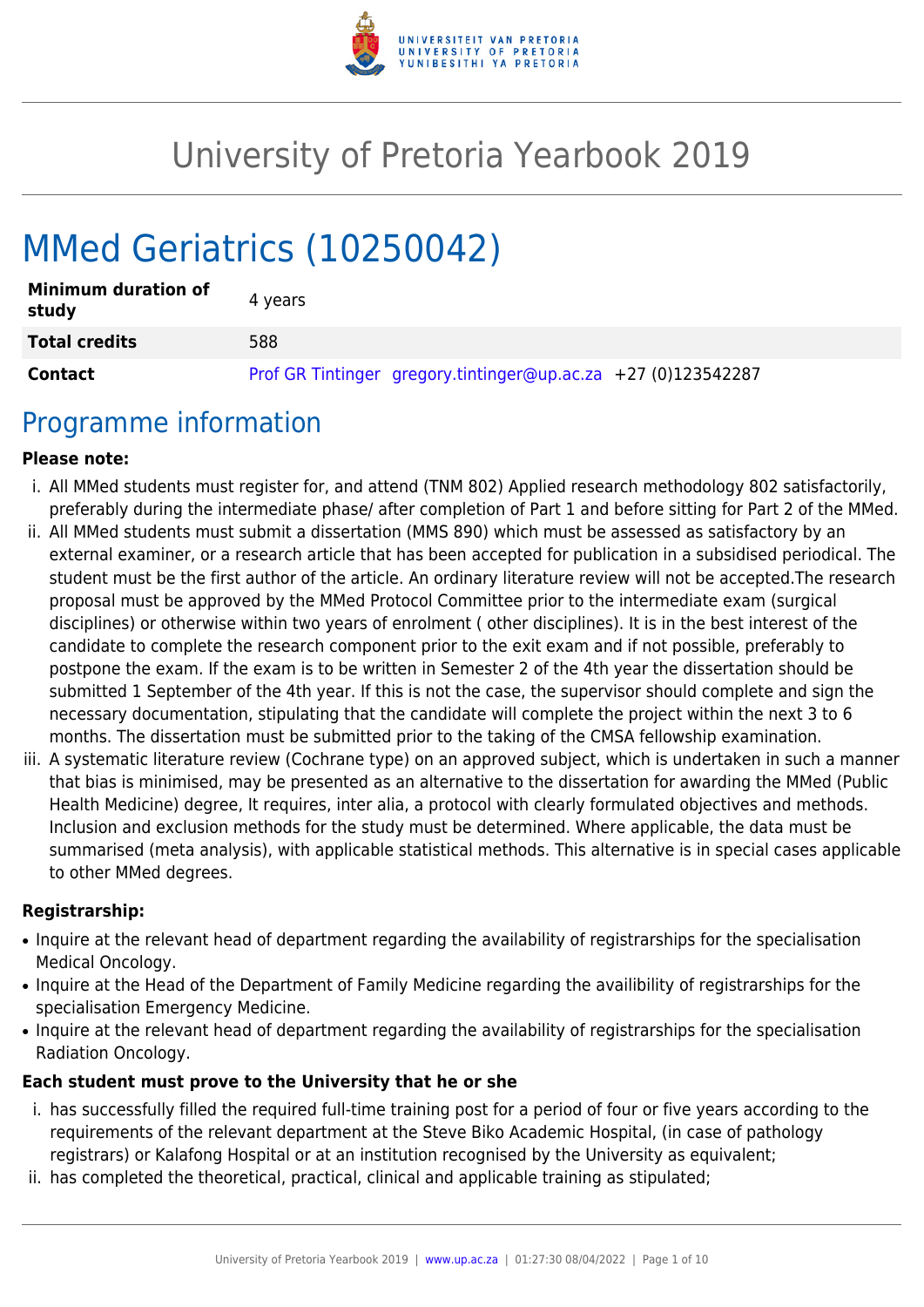

iii. has passed the prescribed written, oral, practical and/or clinical university examinations, and iv. has successfully completed the research component of the degree.

## Admission requirements

A prospective student for the MMed degree programme must be in possession of the MBChB degree of this University or a qualification deemed by the University to be equivalent to the MBChB degree for at least two years. In addition such a student must be registered as a physician with the Health Professions Council of South Africa for at least one year.

International students must have qualifications verified by SAQA. Contact department before applying for government positions. Contact department before application.

## Other programme-specific information

**"Major subject"** refers to the recognised field of study in Medicine in which the student specialises. The study of the major subject extends over four or five years, as prescribed by the relevant department.

## Examinations and pass requirements

- i. The sequence of the examinations in the prerequisite subjects will be determined by the head of the department under which the major subject falls.
- ii. The nature, duration and time of the examinations in the prerequisite subjects are determined in cooperation with the heads of the departments under which the prerequisite subjects fall – with the proviso that, except in cases where stipulated otherwise, the examinations in the prerequisite subjects may be held at any time prior to or concurrently with the major subject. The examinations in the major subjects are held as follows:
- iii. In the case of four-year programmes: not before the end of the third year.
- iv. In the case of five-year programmes: not before the end of the fourth year.
- v. A minimum final mark of 50% is required by all departments to pass in a subject and in the clinical section of the examination, a subminimum of 50%. General Regulations apply.
- vi. A student is not admitted to the examination in a prerequisite subject (second examinations excluded) more than twice, nor is he or she admitted to the examination in the major subject more than twice.

**Note:** Certificates of satisfactory preparation and progress are required in respect of the fourth year of four-year programmes in which an examination is held at the end of the third year.

#### **Second examinations**

Second examinations for MMed students will only be held after at least six months have elapsed since the conclusion of the examination in which the student had failed.

#### **Rules governing the writing of the examinations of the College of Medicine of South Africa [CMSA]**

i. Only candidates who have met all requirements for the MMed degree except for the major subject (final examination), i.e. passed all prerequisite subjects (the latter to be interchangeable; can be passed either at the University or as primary and intermediary examinations at the College of Medicine of South Africa [CMSA], completed all practical, clinical and applicable training of four or five years as prescribed by the relevant academic department (continuous evaluation of the candidate, in an approved registrar post, by the head of department of the candidate); and completed the required research component for the degree in accordance with the Faculty Yearbook regulations, i.e. Applied research methodology 800 (TNM 800) and the dissertation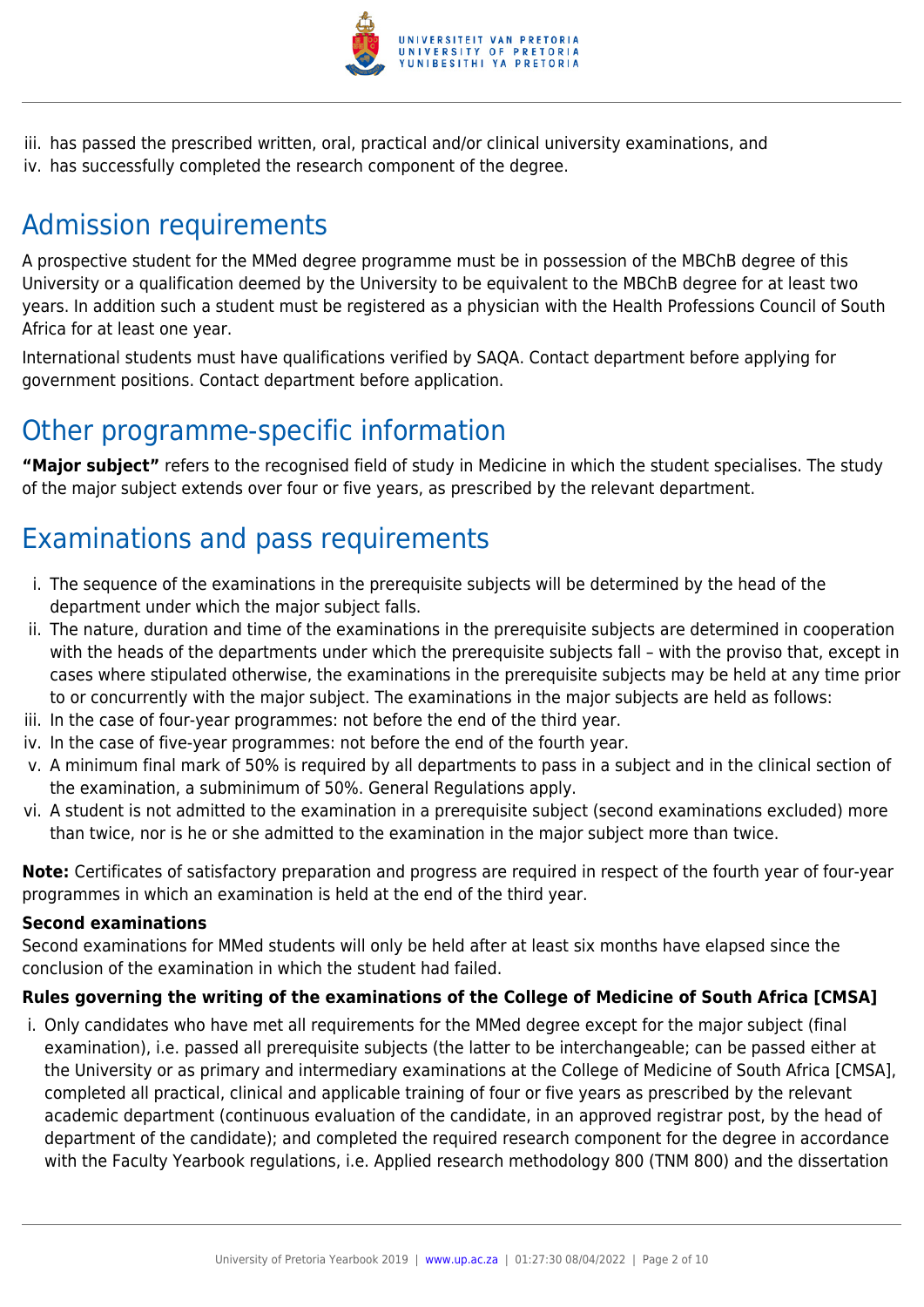

(MMS 800) or an article (not an ordinary literature review) that has been accepted for publication in a subsidised periodical, will be allowed to write the college examination (exit examination), after which they will obtain both the CMSA fellowship and the MMed as specialist qualifications.

ii. The rules have been effective as from 1 January 2011. As a transitional measure, cases will be considered on an individual basis where necessary.

## Exemption

### **Exemption**

- i. The Faculty Board may grant partial exemption from the training and work mentioned under par. (b) and (c)(i) and (ii) above on the grounds of comparable training and experience completed in another post or at another recognised institution – with the proviso that exemption from a maximum period of 18 months may be granted with regard to four-year and five-year programmes.
- ii. Exemption from a maximum of three years may be granted by the Department of Medical Oncology for the MMed in Medical Oncology [MMed(MedOnc)] on the grounds of the MMed(Int) or MMed(Paed) degree of this University, or experience recognised by the University as equivalent.
- iii. Specific prerequisite subjects must be passed within 24 months after commencement of the programme.

## Pass with distinction

The degree is conferred at the end of the prescribed training period (i.e. three, four or five years, respectively). The degree is conferred with distinction on a student who has obtained a final mark of at least 75% in his or her major subject.

## General information

#### **Registrars**

Departments expect registrars to participate increasingly in the examining and treatment of patients in the hospital, both in-patients and out-patients, as well as performing and interpreting tests in the laboratory (where applicable); initially under supervision and later increasingly at their own responsibility. Lectures/symposia with closely related departments are organised, as well as discussions of literature, etc.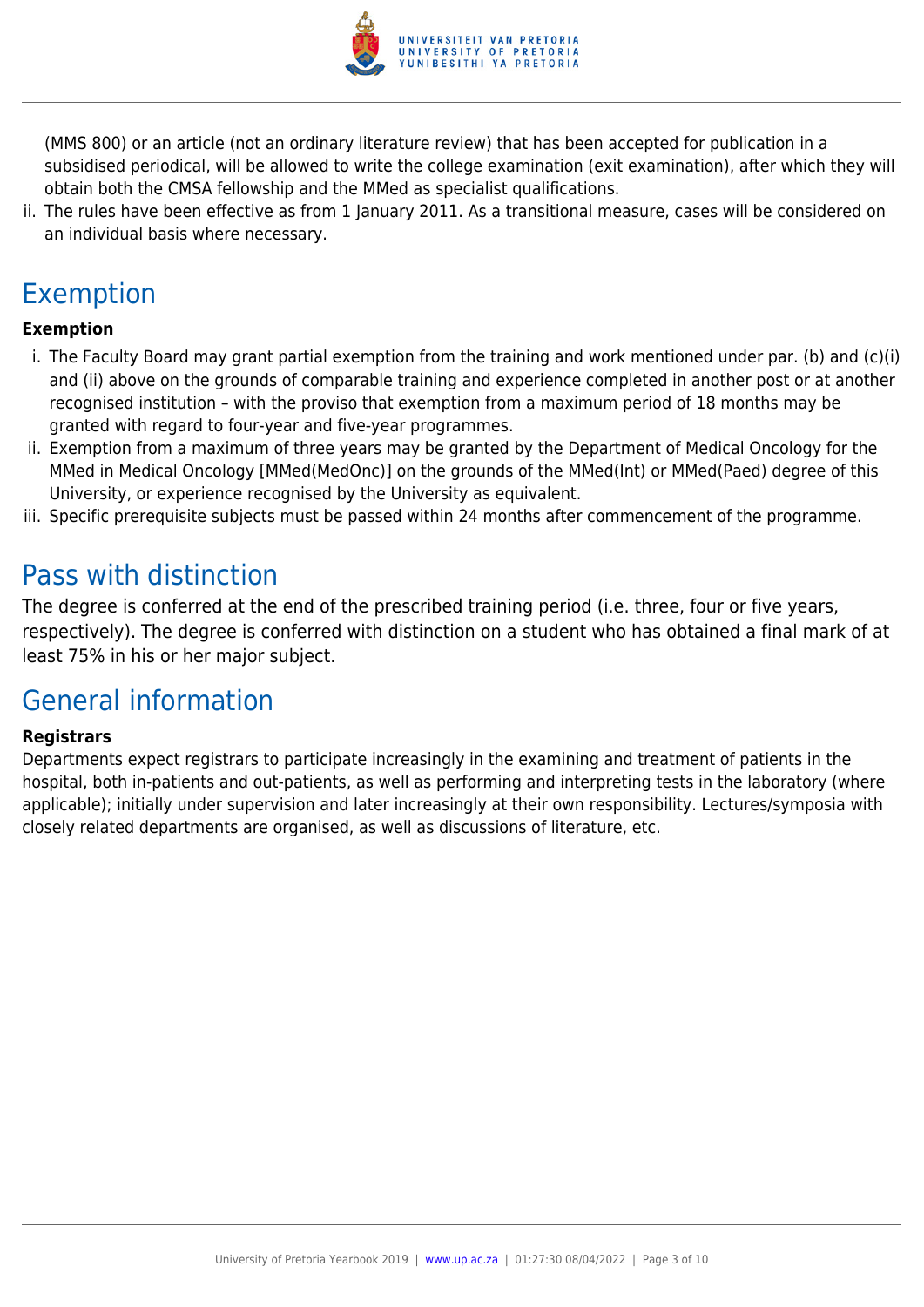

## Curriculum: Year 1

**Minimum credits: 624**

## **Core modules**

### **Anatomy 893 (ANA 893)**

| <b>Module credits</b>         | 36.00                          |
|-------------------------------|--------------------------------|
| <b>Prerequisites</b>          | No prerequisites.              |
| Language of tuition           | Module is presented in English |
| <b>Department</b>             | Anatomy                        |
| <b>Period of presentation</b> | Year                           |

#### **Pharmacology 804 (FAR 804)**

| <b>Module credits</b>         | 36.00                          |
|-------------------------------|--------------------------------|
| <b>Prerequisites</b>          | No prerequisites.              |
| <b>Language of tuition</b>    | Module is presented in English |
| <b>Department</b>             | Pharmacology                   |
| <b>Period of presentation</b> | Year                           |

## **Physiology 801 (FSG 801)**

| <b>Module credits</b>         | 36.00                          |
|-------------------------------|--------------------------------|
| <b>Prerequisites</b>          | No prerequisites.              |
| Language of tuition           | Module is presented in English |
| <b>Department</b>             | Physiology                     |
| <b>Period of presentation</b> | Year                           |

### **Geriatrics 800 (GER 800)**

| <b>Module credits</b>         | 300.00                             |
|-------------------------------|------------------------------------|
| <b>Prerequisites</b>          | PAG 806, ANA 893, FSG 801, FAR 804 |
| Language of tuition           | Module is presented in English     |
| <b>Department</b>             | Internal Medicine                  |
| <b>Period of presentation</b> | Year                               |

## **Dissertation 890 (MMS 890)**

| <b>Module credits</b> | 180.00                         |
|-----------------------|--------------------------------|
| Language of tuition   | Module is presented in English |
| <b>Department</b>     | <b>School of Medicine</b>      |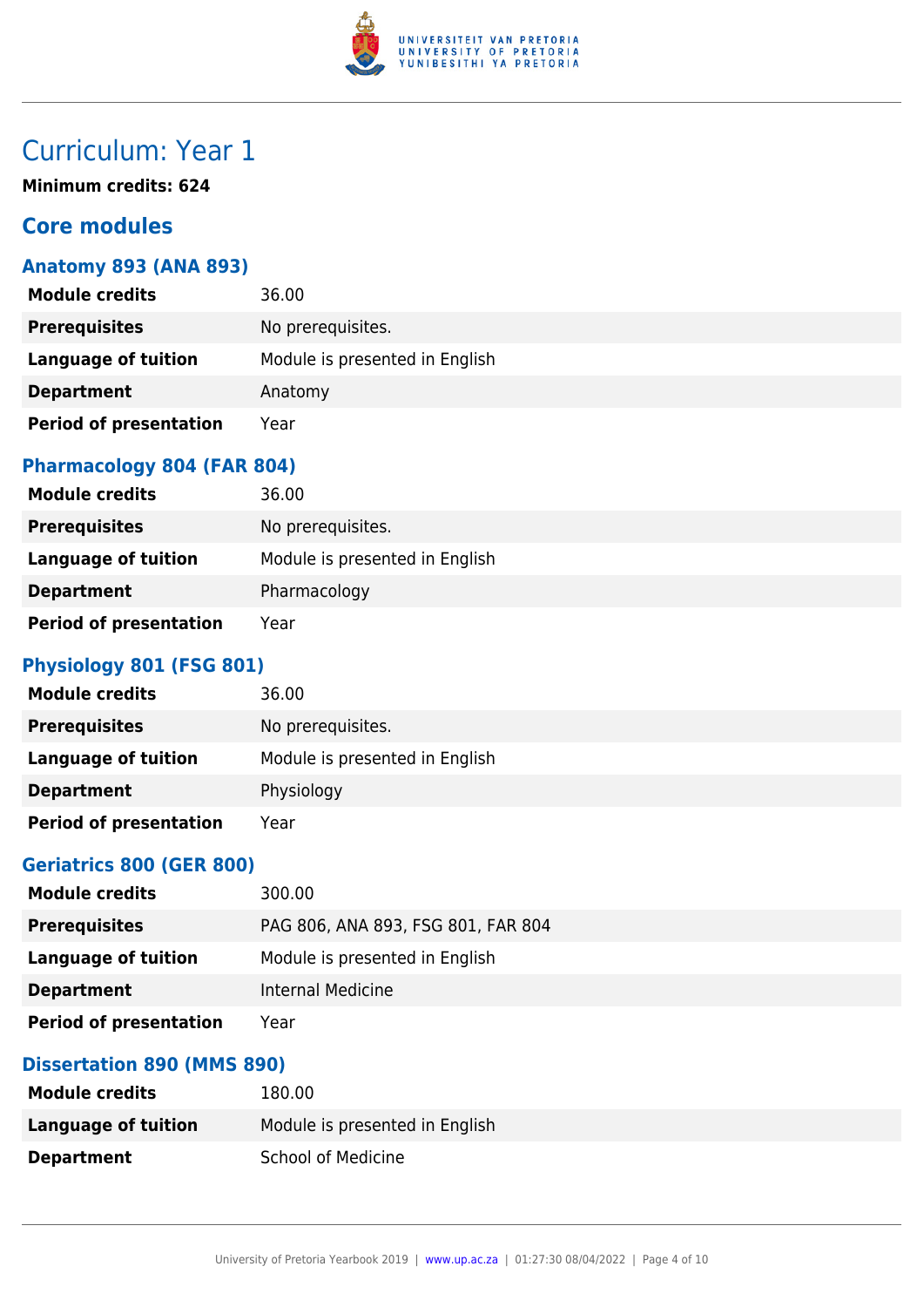

## **Period of presentation** Year

## **Pathology 806 (PAG 806)**

| <b>Module credits</b>         | 36.00                          |
|-------------------------------|--------------------------------|
| <b>Prerequisites</b>          | No prerequisites.              |
| <b>Contact time</b>           | 1 discussion class per week    |
| <b>Language of tuition</b>    | Module is presented in English |
| <b>Department</b>             | Anatomical Pathology           |
| <b>Period of presentation</b> | Year                           |

### **Applied research methodology 802 (TNM 802)**

| <b>Module credits</b>         | 0.00                                |
|-------------------------------|-------------------------------------|
| <b>Language of tuition</b>    | Module is presented in English      |
| <b>Department</b>             | <b>Health Sciences Deans Office</b> |
| <b>Period of presentation</b> | Year                                |
| <b>Module content</b>         |                                     |

\*Attendance module only.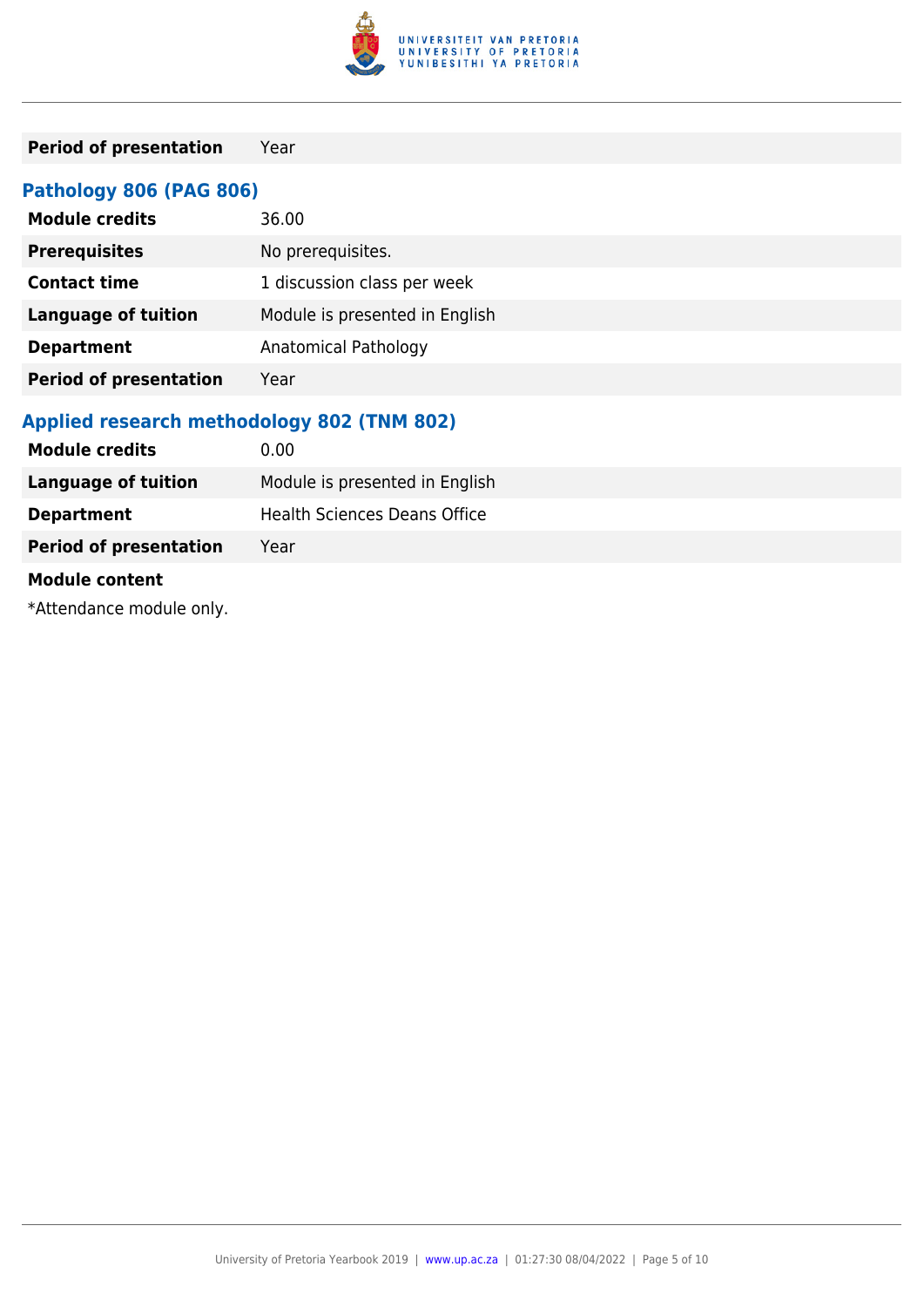

## Curriculum: Year 2

**Minimum credits: 624**

## **Core modules**

### **Anatomy 893 (ANA 893)**

| <b>Module credits</b>         | 36.00                          |
|-------------------------------|--------------------------------|
| <b>Prerequisites</b>          | No prerequisites.              |
| Language of tuition           | Module is presented in English |
| <b>Department</b>             | Anatomy                        |
| <b>Period of presentation</b> | Year                           |

#### **Pharmacology 804 (FAR 804)**

| <b>Module credits</b>         | 36.00                          |
|-------------------------------|--------------------------------|
| <b>Prerequisites</b>          | No prerequisites.              |
| <b>Language of tuition</b>    | Module is presented in English |
| <b>Department</b>             | Pharmacology                   |
| <b>Period of presentation</b> | Year                           |

## **Physiology 801 (FSG 801)**

| <b>Module credits</b>         | 36.00                          |
|-------------------------------|--------------------------------|
| <b>Prerequisites</b>          | No prerequisites.              |
| Language of tuition           | Module is presented in English |
| <b>Department</b>             | Physiology                     |
| <b>Period of presentation</b> | Year                           |

### **Geriatrics 800 (GER 800)**

| <b>Module credits</b>         | 300.00                             |
|-------------------------------|------------------------------------|
| <b>Prerequisites</b>          | PAG 806, ANA 893, FSG 801, FAR 804 |
| Language of tuition           | Module is presented in English     |
| <b>Department</b>             | Internal Medicine                  |
| <b>Period of presentation</b> | Year                               |

## **Dissertation 890 (MMS 890)**

| <b>Module credits</b> | 180.00                         |
|-----------------------|--------------------------------|
| Language of tuition   | Module is presented in English |
| <b>Department</b>     | <b>School of Medicine</b>      |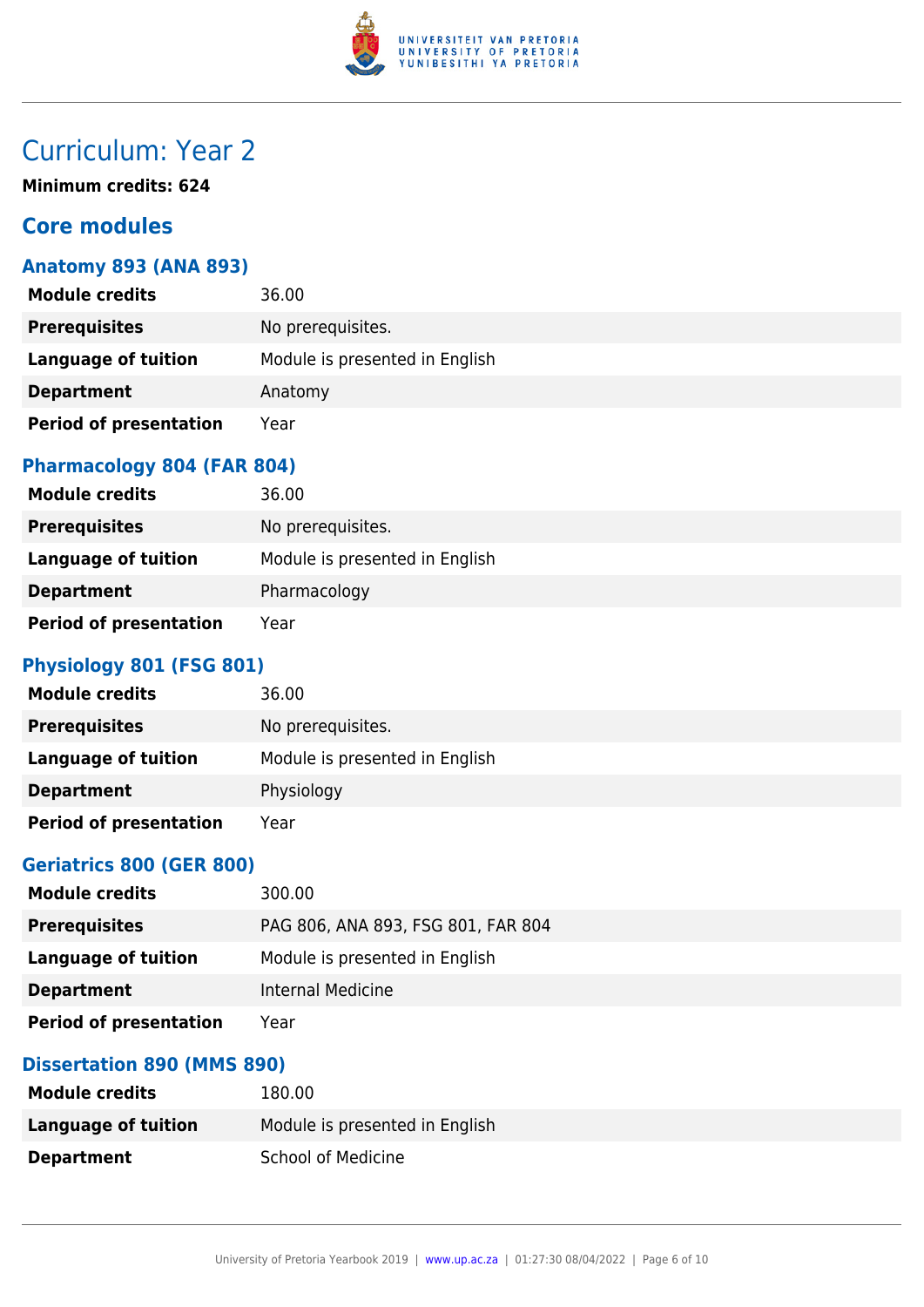

## **Period of presentation** Year

## **Pathology 806 (PAG 806)**

| <b>Module credits</b>         | 36.00                          |
|-------------------------------|--------------------------------|
| <b>Prerequisites</b>          | No prerequisites.              |
| <b>Contact time</b>           | 1 discussion class per week    |
| <b>Language of tuition</b>    | Module is presented in English |
| <b>Department</b>             | Anatomical Pathology           |
| <b>Period of presentation</b> | Year                           |

### **Applied research methodology 802 (TNM 802)**

| 0.00                                |
|-------------------------------------|
| Module is presented in English      |
| <b>Health Sciences Deans Office</b> |
| Year                                |
|                                     |
|                                     |

\*Attendance module only.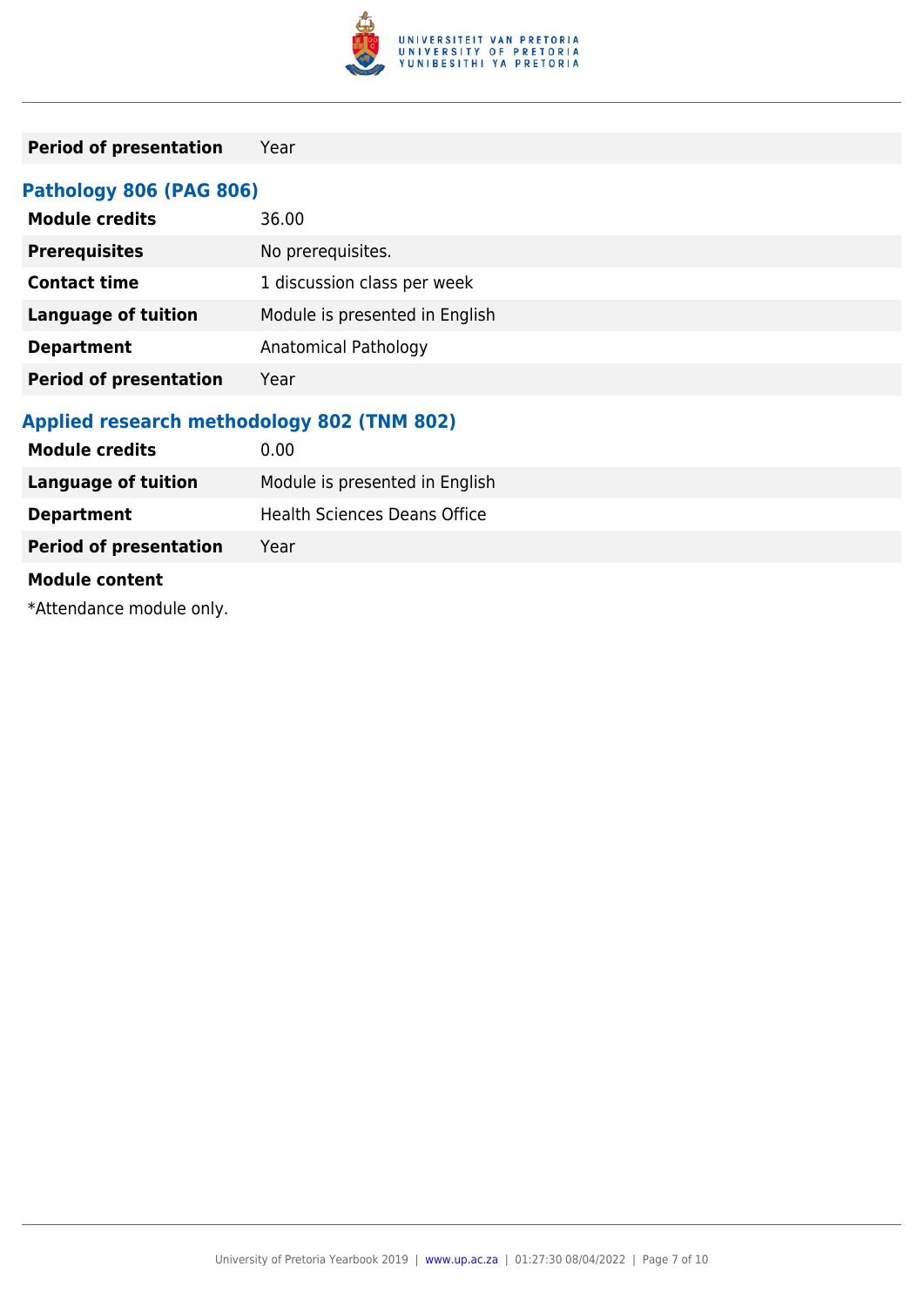

## Curriculum: Year 3

**Minimum credits: 552**

## **Core modules**

### **Pharmacology 804 (FAR 804)**

| <b>Module credits</b>         | 36.00                          |
|-------------------------------|--------------------------------|
| <b>Prerequisites</b>          | No prerequisites.              |
| <b>Language of tuition</b>    | Module is presented in English |
| <b>Department</b>             | Pharmacology                   |
| <b>Period of presentation</b> | Year                           |

## **Geriatrics 800 (GER 800)**

| <b>Module credits</b>         | 300.00                             |
|-------------------------------|------------------------------------|
| <b>Prerequisites</b>          | PAG 806, ANA 893, FSG 801, FAR 804 |
| Language of tuition           | Module is presented in English     |
| <b>Department</b>             | Internal Medicine                  |
| <b>Period of presentation</b> | Year                               |

#### **Dissertation 890 (MMS 890)**

| <b>Module credits</b>         | 180.00                         |
|-------------------------------|--------------------------------|
| Language of tuition           | Module is presented in English |
| <b>Department</b>             | School of Medicine             |
| <b>Period of presentation</b> | Year                           |

### **Pathology 806 (PAG 806)**

| 36.00                          |
|--------------------------------|
| No prerequisites.              |
| 1 discussion class per week    |
| Module is presented in English |
| <b>Anatomical Pathology</b>    |
| Year                           |
|                                |

## **Applied research methodology 802 (TNM 802)**

| <b>Module credits</b> | 0.00                           |
|-----------------------|--------------------------------|
| Language of tuition   | Module is presented in English |
| <b>Department</b>     | Health Sciences Deans Office   |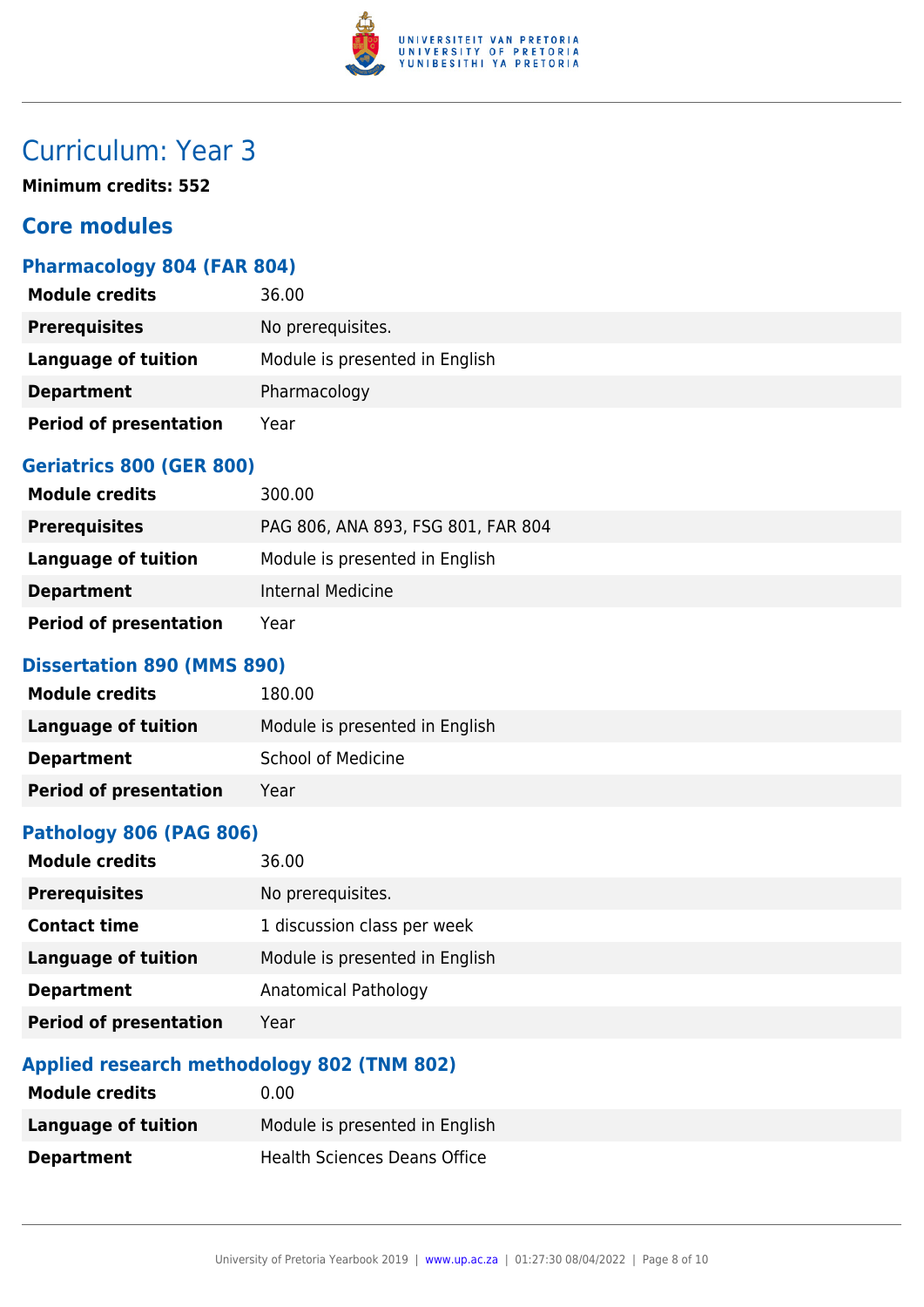

## **Period of presentation** Year

#### **Module content**

\*Attendance module only.